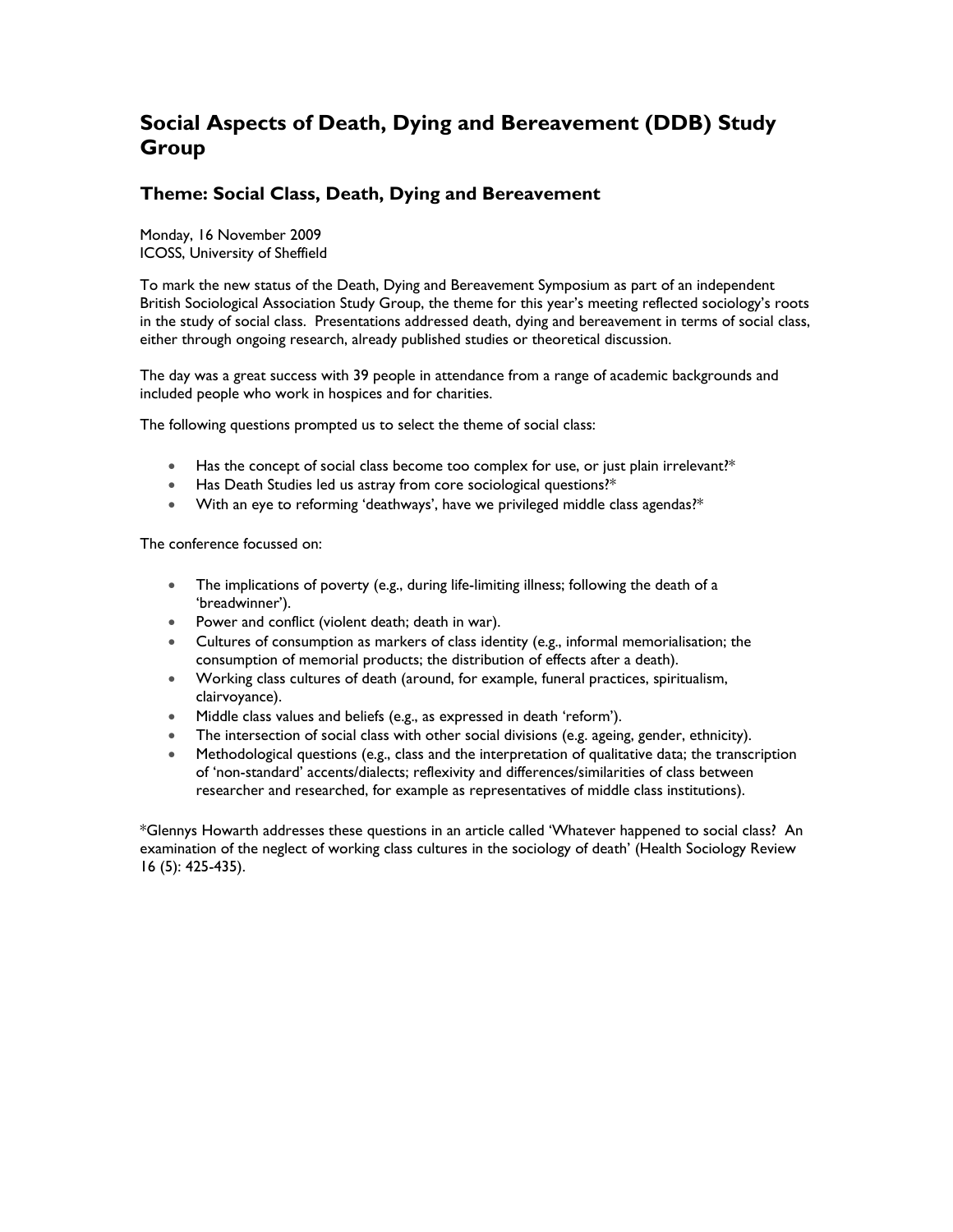

# **Social Aspects of Death, Dying and Bereavement (DDB) Study Group**

# **PROGRAMME**

### **Monday 16th November 2009, 10.30am – 4.30pm ICOSS, University of Sheffield**

Map available at http://www.shef.ac.uk/content/1/c6/03/72/52/ICOSS\_MAP%5B1%5D.pdf

## **Theme: Social Class, Death, Dying and Bereavement**

- 10.00 10.30 Tea/Coffee and Registration
- 10.30 10.40 Welcome
- 10.40 11.10 **Moira O'Connor and Lauren Breen**, Curtin University, Australia *One Size Fits All? The Intersection between Social Class and Grief Research*
- 11.10 11.40 **Marion Judd**, Queen Mary University of London *Social aspects of contemporary dying: social class and the right-to-die movement*
- 11.40 12.10 **Jack Kamerman**, Kean University, USA *Social Class and Other Conceptual Orphans in Death Studies*
- 12.10 1.30 Lunch (provided)
- 1.30 2.00 **Charlotte Wilson**, D. Roberts, A. Caress, M. Campbell and G. Grande, University of Manchester *End of life care: socioeconomic status as a predictor of access to palliative care services*
- 2.00 2.30 **Margaret Holloway**, Sue Adamson, Vassos Argyrou, Peter Draper and Daniel Mariau, University of Hull *Religion, secularism and social class in contemporary funerals*
- 2.30 3.00 Tea/Coffee
- 3.00 3.30 **Helen Frisby**, University of the West of England *"Simple, innocent customs": 'Folk' funerals in Yorkshire, c.1840-1914*
- 3.30 4.00 **Marilyn Gregory**, University of Sheffield *Homicide-suicide in Yorkshire and the Humber and the issue of social class*
- 4.00 4.30 Summary of the day/Comments
- 4.30 onwards Social activity in a local establishment we hope you can join us

Early Bird Registration for the symposium closes on **Monday 19th October 2009**. Fees are £10 for Postgraduates, £15 BSA members, £20 for non-members. Registrations after  $19^{th}$  October incur a £5 late booking fee. **Registration ends 6th November 2009**.

Please find details of how to register at the end of this document.

Convened by Julie Ellis, Jenny Hockey, Therese Richardson and Kate Woodthorpe.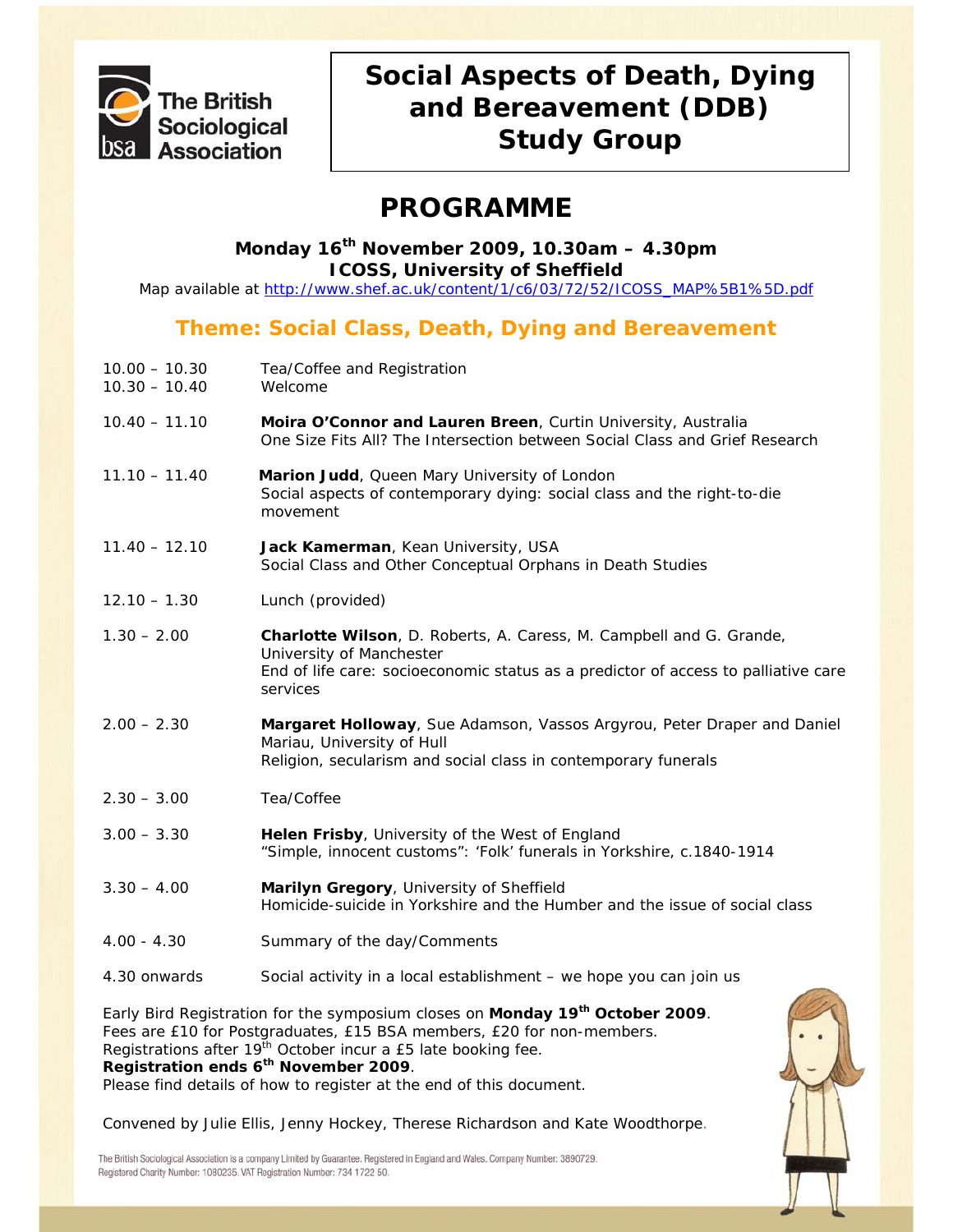

## **ABSTRACTS**

**Moira O'Connor and Lauren Breen**, Curtin University, Australia *One Size Fits All? The Intersection between Social Class and Grief Research* 

Much of the classic grief theories were based on research with white, middle class, middle aged women bereaved through the deaths of their husbands following illness. Despite the limited transferability of the findings many health professionals continue to draw heavily upon these theories and they also underpin the dominant grief discourse. There has been comparatively little research into grief following violent deaths, socially stigmatising deaths or deaths in non-dominant cultures (such as Indigenous Australians). Ways of grieving and cultural practices around grieving which do not fit these dominant assumptions are marginalised and excluded, and attempts are made to bring people into line. This dichotomy between 'normal' grief and grief that deviates from this norm is heightened as we move towards a new DSM category labeled: Prolonged Grief Disorder. Symptoms of Prolonged Grief Disorder must be present for at least six months, must cause significant social occupational or domestic impairment and include: intrusive thoughts related to the deceased; intense pangs of separation distress; yearnings for the deceased, which are distressing to the bereaved; difficulty accepting the loss; avoiding reminders of the deceased; anger, bitterness, emptiness, and/or numbness; and difficulty 'moving on' with life. It is claimed that Prolonged Grief Disorder is not responsive to general counselling and instead requires more specialised (and, by implication, medicalised) psychotherapeutic interventions. In this presentation we will draw upon research on grief following violent deaths and grief practices in Indigenous Australian cultures to challenge the dominant discourse of ways of grieving. We argue that this pathologising and homogenising of grief raises issues for those who are marginalised and disenfranchised and that issues of class and power need to be brought to the foreground of grief research.

### **Marion Judd**, Queen Mary University of London *Social aspects of contemporary dying: social class and the right-to-die movement*

Studies of the US Hemlock Society membership show marked differences in the sociodemographic profile of the general US population and that of Hemlock Society members in terms of age, social class and religious affiliation. In contrast little attention has been paid by social scientists to the UK right to die movement and its members.

The UK right-to-die movement was initiated by a group of mainly medical doctors and clergy around 80 years ago and remains a thriving social movement to this day. Information on the sociodemographic profile of members of the largest UK right to die society (Dignity in Dying) has not been made available, but a recent study of Friends at the End (FATE), a small Glasgow-based right to die society suggests that age, social class and religious affiliation of FATE's members are similar to those reported in the Hemlock society studies, with FATE and Hemlock Society members being more likely to be older and female. Amongst FATE members there are a considerable number with professional backgrounds in health and social care.

The relative absence of FATE members from lower socio-economic classes would benefit from further attention in relation to gender, social class, culture/custom, income and religion. This paper offers some possible reasons for the relative absence of people from lower socio-economic backgrounds within FATE membership, and discusses how social exclusion, cultural values, customs and beliefs associated with class might influence personal right-to-die ideology and engagement with the right to die movement.

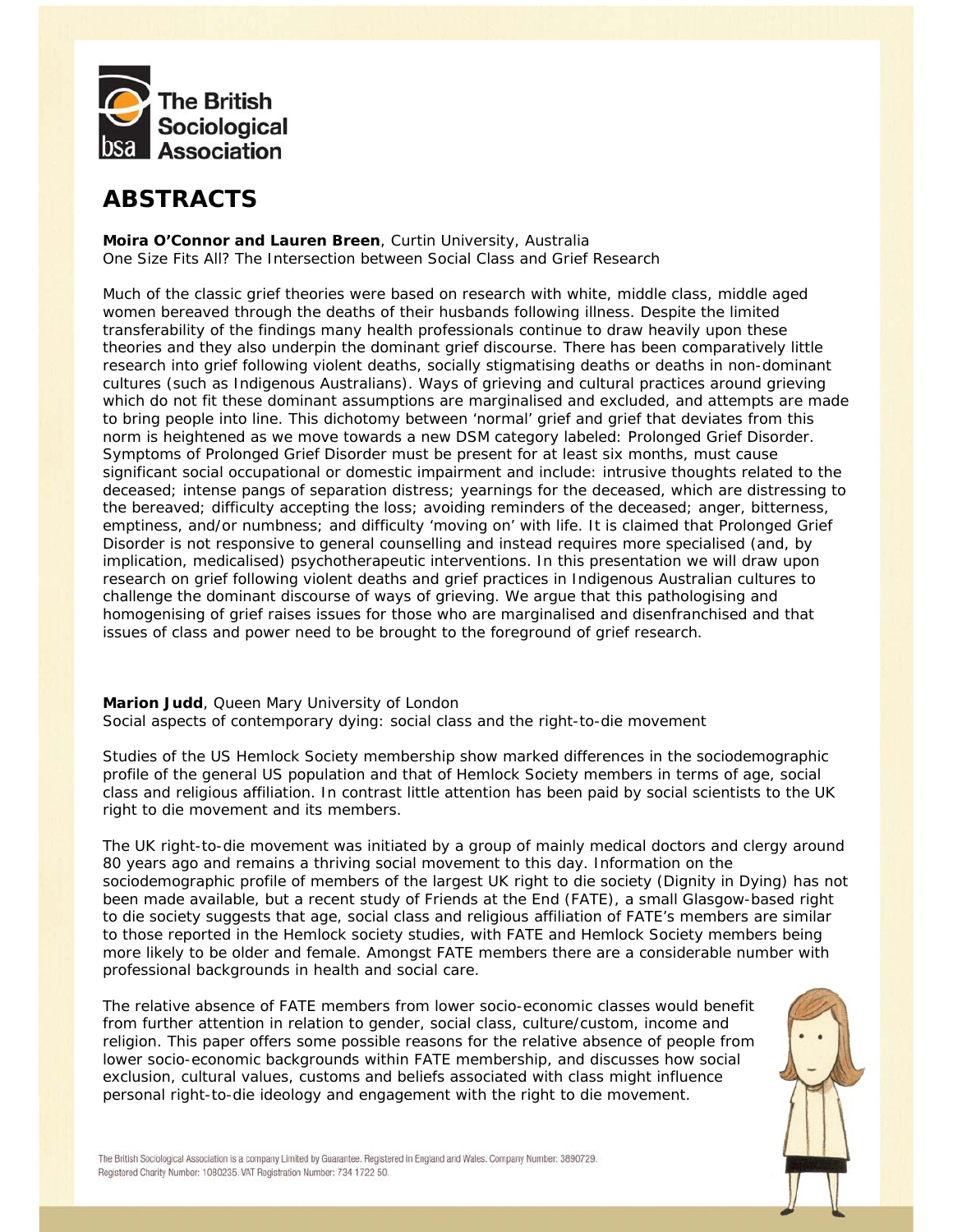

### **Jack Kamerman**, Kean University, USA *Social Class and Other Conceptual Orphans in Death Studies*

Although the neglect of social class (particularly certain social classes such as the working class) in death studies is the focus of this conference, social class is far from the only blind spot in death studies. Other concepts and topics have also been neglected both in death studies and its sibling discipline, suicidology. Social class and other conceptual orphans such as generation; other neglected topics such as megadeath and suicide bombers; and the reasons for their neglect are the focus of this paper. These reasons include the interdisciplinary character of most of the academic meetings and journals in this area (a function in part of the organization of and territorial arrangements in universities), the class bias in the selection of university faculties, the increasing commercialization of universities, and the insularity of the discipline of death studies in different countries. The relative importance of social class in relation to other variables such as culture and generation is considered. A partial explanation for selecting a particular concept and a particular topic over another is offered. The opportunity to be funded for research is one element in that explanation. The ambivalence toward the working class in Sociology and in society, alternately the victim of condescension and romanticization, is also examined. Finally, an argument is made for the importance of separating the history of death studies as a discipline from the history of the sociology of death as a specialized area in sociology.

**Charlotte Wilson**, D. Roberts, A. Caress, M. Campbell and G. Grande, University of Manchester *End of life care: socioeconomic status as a predictor of access to palliative care services*

Palliative care services aim to provide specialist care for the dying including; the palliation of symptoms and side effects and promotion of dignity & well-being towards the end of life. Equal access to these services is essential if health care services are to offer equitable provision to patients. The availability of hospice at home (H@H) services is particularly important in providing specialist palliative care (SPC) to the many people who prefer home care. In order to identify whether socio-economic factors are associated with SPC access, this population study explored how socio-economic status and other key demographic indicators were associated with referral rates in two socioeconomically distinct areas (Salford and Trafford). These areas were served by the same H@H service so provision was held constant. Secondary data from the UK National Census 2001, North West Cancer Intelligence Agency and H@H Service referral data (2004-06) were collated for both areas. Descriptive analysis profiled electoral ward characteristics whilst simple correlations and regression modelling estimated associations with referral rates. Referral rates were lower and cancer mortality higher in most deprived wards (Salford). Referral rates were significantly associated with deprivation – particularly multiple deprivation – but not significantly associated with cancer mortality. The socio-economic characteristics of those referred to hospice at home rather than service provision strongly predicted referral rates, suggesting that lower socio-economic status is associated with poorer access. This has implications for the allocation and targeting of resources and contributes important findings to future research exploring relationships between socioeconomic status and care for the dying.

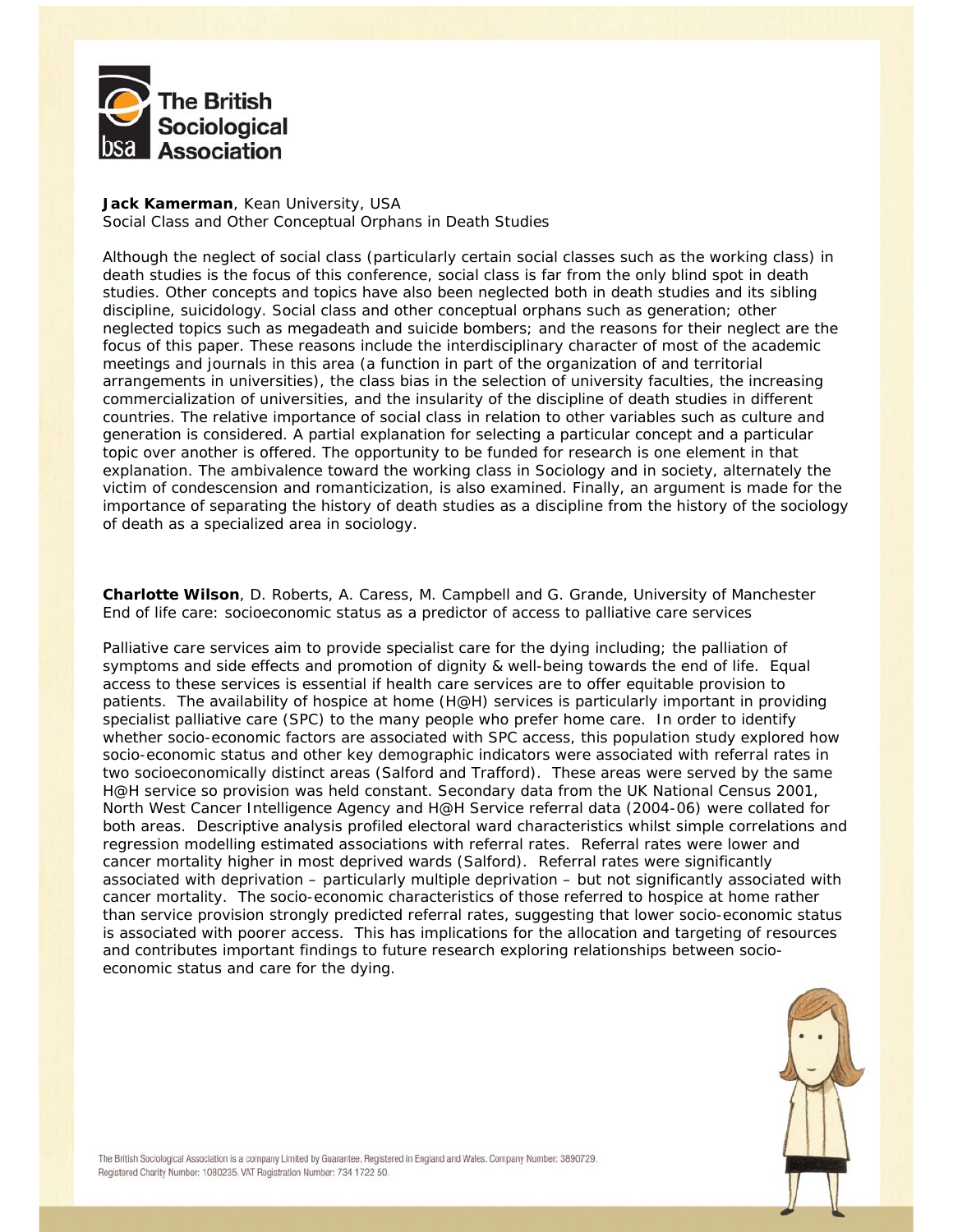

**Margaret Holloway**, Sue Adamson, Vassos Argyrou, Peter Draper and Daniel Mariau University of Hull *Religion, secularism and social class in contemporary funerals* 

This paper reports on a study funded by the AHRC. The study commenced in October 2008 and will run until the end of March 2010. Through a focus on contemporary funerals, it aims to explore: the changing nature of belief in contemporary society; the search for rituals and practices to express contemporary spiritualities; the impact of secularising and postmodern trends on an established socio-religious event (the funeral); the ascription of meaning, both individual and subjective and socially prescribed; the connections between meaning and identity, including spiritual and religious identities; and the ethnically diverse and pluralist contexts in which these phenomena are played out. The paper will explore the relationship between social class and religious, spiritual or secular beliefs, expressions and practices, through preliminary analysis of the Phase 1 data obtained from case studies of around 50 funerals. For each funeral, this comprises of: observation of pre-funeral meetings between families and funeral directors and celebrants; observation of the funeral; a postfuneral focused interview with the bereaved person(s). The majority of the deceased were workingclass/unemployed, although some social mobility has occurred between generations. Predominantly, however, the phase 1 data provides a snapshot of the significance and expression of belief in popular lower class culture in Hull.

#### **Helen Frisby**, University of the West of England *"Simple, innocent customs": 'Folk' funerals in Yorkshire, c.1840-1914*

The later C19th/early C20th working-class experience of death and dying has traditionally been interpreted in terms of subjects' supposed attempts to imitate middle class culture, and their implicit aspirations to join the middle classes through conspicuous consumption of funerary goods. It is certainly true that the Victorian undertaker found a ready market for his wares in both the rural villages of the Yorkshire Dales and the slums of urban Sheffield. However, here I challenge the traditional assumptions by employing evidence from folklore and material culture to demonstrate the existence of a distinctive culture of death and dying amongst the Victorian and Edwardian working classes. From an extensive catalogue of beliefs about predicting death, through the careful removal of wild bird feathers from the deathbed (it was believed these 'held the person back'), 'waking' the deceased, the quasi-sacramental sharing of wine and biscuits amongst the funeral party and the ritual 'telling the bees' of a death, the folklore and material culture of death and dying in this period exposes a culture remarkable for its vigour and its internal consistency. However the evidence is not always as straightforward as it seems, for careful reading reveals that it must be interpreted on two levels; as both a straightforward account of contemporary working-class funerary practices and, more critically, as evidence in itself of a gulf between the middle-class folklorists and their working class subjects.